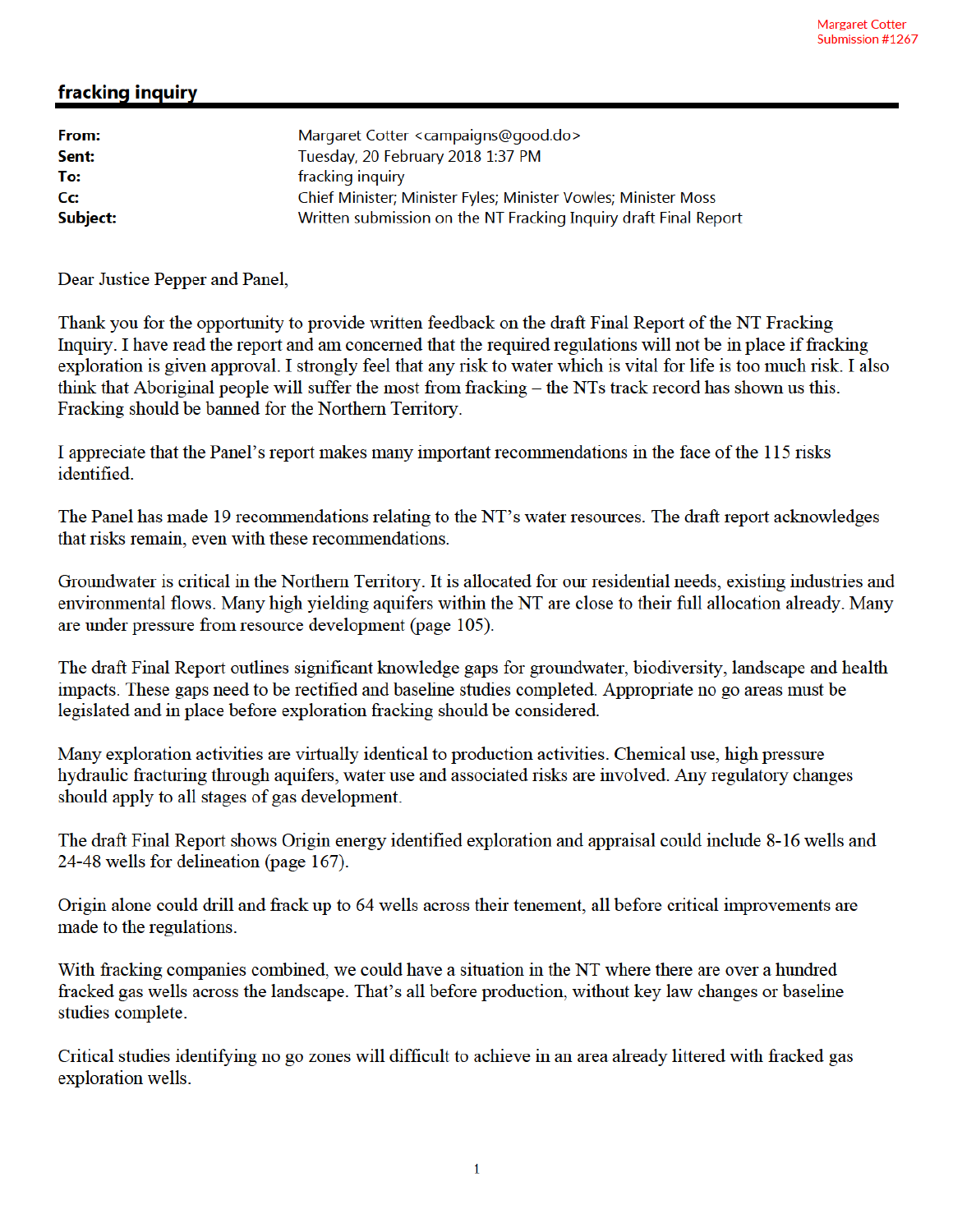I support the swath of new regulations and legislation required to try and protect landholders and water. However, that work needs to happen before the oil and gas industry is permitted to start fracking in the Northern Territory again.

The below critical recommendations must be improved and work completed BEFORE EXPLORATION fracking takes place.

Recommendation 5.1 (Enforceable code of practice for abandonment of onshore gas wells)

Recommendation 5.6 (Wastewater management framework)

Recommendation 7.1 (Water Act amended for shale extraction licence and payment for water)

Recommendation 7.4 (Strategic regional environmental and baseline assessment (SREBA), including a regional groundwater model, be developed and undertaken)

Recommendation 8.4 (Fire management plan and 10 year baseline assessment)

Recommendation 9.2 (Code of practice be developed and implemented for monitoring, detection and reporting of methane emissions)

Recommendation 10.1 (Human Health Risk Assessment prepared and approved)

Recommendation 12.11 (Social impact management plan) This recommendation should also be extended to allow for the legal right to say 'no' to fracking.

Recommendation 14.1 (Design and implement a full cost recovery system for fracking regulation)

Recommendation 14.16 (Legislation to regulate seismic surveys, drilling, hydraulic fracturing, and well abandonment)

Recommendation 14.18 (Fit and proper person test)

Recommendation 15.1 (Strategic regional environmental and baseline assessment (SREBA) undertaken and no go zones implemented)

In the NT there is a saying, "Once you frack you can't go back." Exploration fracking is no different. The studies, legal improvements and no-go zones suggested by the panel are critical. They must be actioned before any further fracking exploration.

Let's not wait until the production phase to put in place critical new regulations and laws. We must avoid delays to the protection of the Northern Territory's water, landscapes and people.

Thank you for considering my feedback on this critical matter for the future of the Northern Territory.

Yours sincerely, Margaret Cotter Rapid Creek, Northern Territory, 0810, Australia

This email was sent by Margaret Cotter via Do Gooder, a website that allows people to contact you regarding issues they consider important. In accordance with web protocol FC 3834 we have set the FROM field of this email to our generic no-reply address at campaigns@good.do, however Margaret provided an email address which we included in the REPLY-TO field.